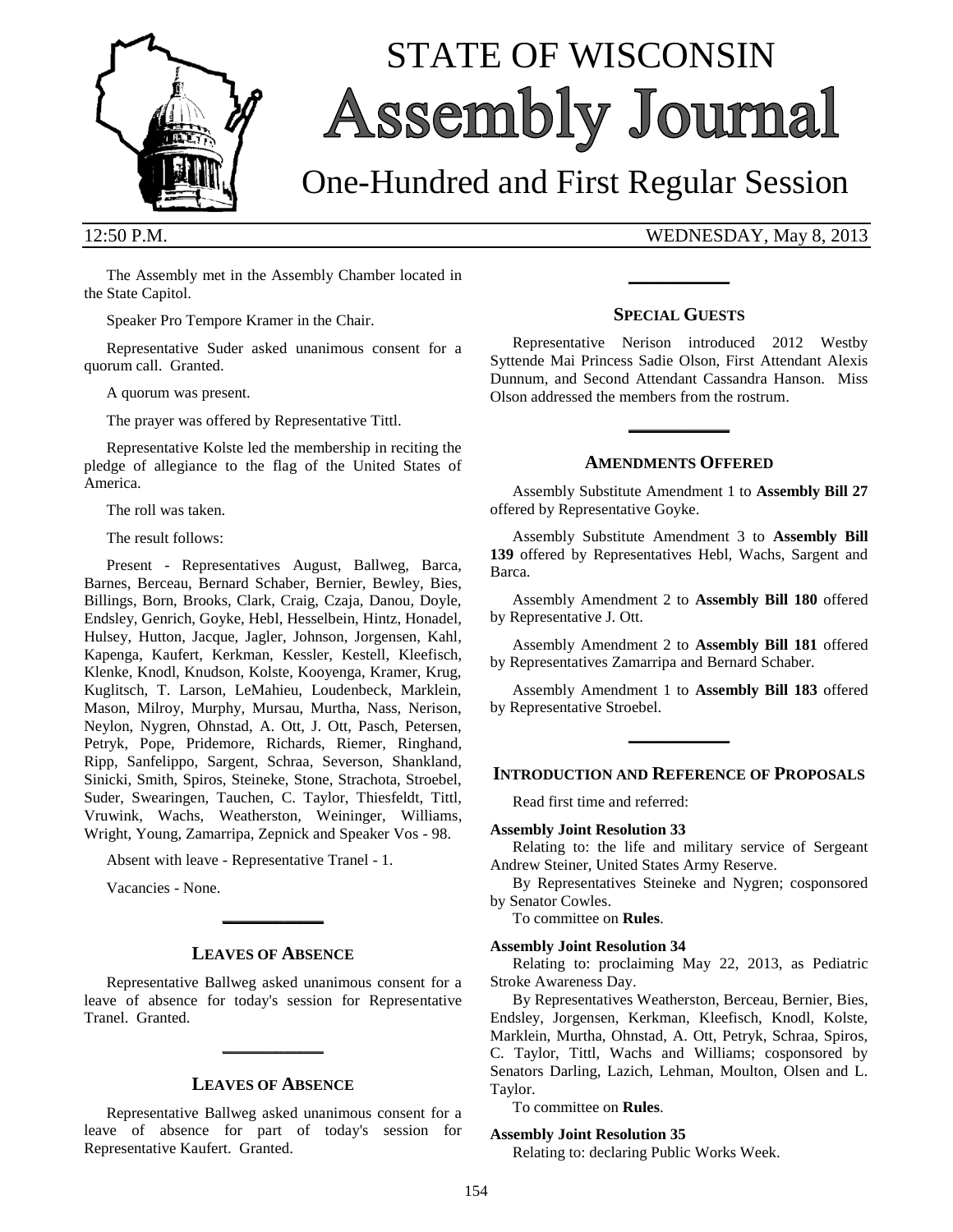By Representatives Bernard Schaber and A. Ott; cosponsored by Senator Ellis.

To committee on **Rules**.

#### **COMMITTEE REPORTS**

**\_\_\_\_\_\_\_\_\_\_\_\_\_**

The committee on **Government Operations and State Licensing** reports and recommends:

#### **Assembly Bill 161**

Relating to: injunctions suspending or restraining the enforcement or execution statewide of a statute of this state.

Passage:

Ayes: 7 - Representatives August, Craig, Knodl, Kooyenga, Hutton, Nass and Neylon.

Noes: 4 - Representatives Hulsey, Sinicki, Ringhand and Kessler.

To committee on **Rules**.

*TYLER AUGUST* Chairperson Committee on Government Operations and State Licensing

The committee on **Insurance** reports and recommends:

**\_\_\_\_\_\_\_\_\_\_\_\_\_**

#### **Assembly Bill 65**

Relating to: proof of motor vehicle liability insurance.

Passage:

Ayes: 15 - Representatives Petersen, Weininger, Czaja, Jagler, Honadel, Craig, Born, Murphy, Stroebel, Danou, Berceau, Young, Doyle, Kahl and Ohnstad.

Noes: 0.

To committee on **Rules**.

#### **Assembly Bill 81**

Relating to: contracting with residential contractors.

Assembly Amendment 1 to Assembly Substitute Amendment 1 adoption:

Ayes: 15 - Representatives Petersen, Weininger, Czaja, Jagler, Honadel, Craig, Born, Murphy, Stroebel, Danou, Berceau, Young, Doyle, Kahl and Ohnstad.

Noes: 0.

Assembly Substitute Amendment 1 adoption:

Ayes: 15 - Representatives Petersen, Weininger, Czaja, Jagler, Honadel, Craig, Born, Murphy, Stroebel, Danou, Berceau, Young, Doyle, Kahl and Ohnstad.

Noes: 0.

Passage as amended:

Ayes: 14 - Representatives Petersen, Weininger, Czaja, Jagler, Honadel, Born, Murphy, Stroebel, Danou, Berceau, Young, Doyle, Kahl and Ohnstad.

Noes: 1 - Representative Craig.

To committee on **Rules**.

*KEVIN PETERSEN* Chairperson Committee on Insurance

### **SPEAKER'S COMMUNICATIONS**

**\_\_\_\_\_\_\_\_\_\_\_\_\_**

May 8, 2013

Representative Kevin Peterson Room 105 West, State Capitol Madison, WI 53708

Dear Representative Peterson:

Pursuant to Assembly Rule 42 (3)(c), with your permission as Chair of the Insurance Committee, I will remove Senate Bill 62 from the committee and refer the bill to the Rules committee.

Please contact my office with any questions.

Sincerely, *ROBIN J. VOS* Assembly Speaker

#### **CALENDAR OF WEDNESDAY, MAY 8**

**\_\_\_\_\_\_\_\_\_\_\_\_\_**

Representative Kaufert asked unanimous consent that his leave of absence be lifted. Granted.

#### **Assembly Bill 85**

Relating to: changing the compensation structure by which a Milwaukee County supervisor may be paid, changing the term length of a Milwaukee County supervisor, affecting the right of an annuitant under the Milwaukee County Employee's Retirement System to be rehired by Milwaukee County, limiting the authority of Milwaukee County to enter into certain intergovernmental agreements, removing and clarifying some authority of the Milwaukee County board, increasing and clarifying the authority of the Milwaukee County executive, deleting obsolete statutory references, and requiring a referendum.

The question was: **Assembly Bill 85** having been read three times, shall the bill be passed?

The roll was taken.

The result follows:

Ayes - Representatives August, Ballweg, Bernier, Bies, Born, Brooks, Craig, Czaja, Endsley, Hebl, Honadel, Hutton, Jacque, Jagler, Kapenga, Kaufert, Kerkman, Kestell, Kleefisch, Klenke, Knodl, Knudson, Kooyenga, Kramer, Krug, Kuglitsch, T. Larson, LeMahieu, Loudenbeck, Marklein, Murphy, Mursau, Murtha, Nass, Nerison, Neylon, Nygren, A. Ott, J. Ott, Petersen, Petryk, Pridemore, Ripp, Sanfelippo, Schraa, Severson, Spiros, Steineke, Stone, Strachota, Stroebel, Suder, Swearingen, Tauchen, Thiesfeldt, Tittl, Weatherston, Weininger, Williams and Speaker Vos - 60.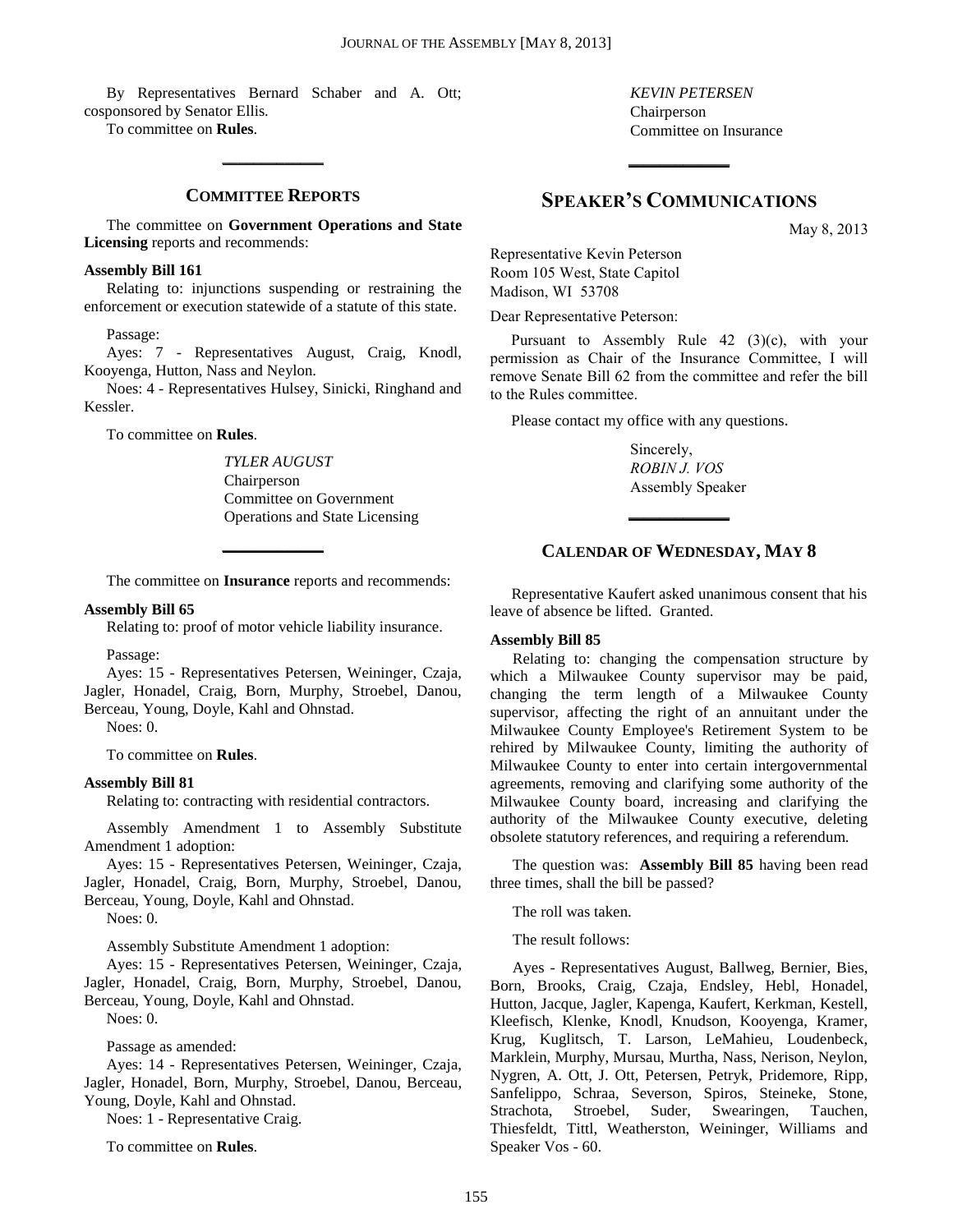Noes - Representatives Barca, Barnes, Berceau, Bernard Schaber, Bewley, Billings, Clark, Danou, Doyle, Genrich, Goyke, Hesselbein, Hintz, Hulsey, Johnson, Jorgensen, Kahl, Kessler, Kolste, Mason, Milroy, Ohnstad, Pasch, Pope, Richards, Riemer, Ringhand, Sargent, Shankland, Sinicki, Smith, C. Taylor, Vruwink, Wachs, Wright, Young, Zamarripa and Zepnick - 38.

Absent or not voting - Representative Tranel - 1.

Motion carried.

Representative Hebl asked unanimous consent to be recorded as voting "**No**" on the previous question. Granted.

Representative Suder asked unanimous consent that the rules be suspended and that **Assembly Bill 85** be immediately messaged to the Senate. Granted.

#### **SPECIAL ORDER OF BUSINESS AT 1:01 P.M.**

**\_\_\_\_\_\_\_\_\_\_\_\_\_**

#### **Assembly Bill 19**

Relating to: torts and personal injury trusts.

Representative Suder moved that Assembly Substitute Amendment 3 to **Assembly Bill 19** be laid on the table.

The question was: Shall Assembly Substitute Amendment 3 to **Assembly Bill 19** be laid on the table?

The roll was taken.

The result follows:

Ayes - Representatives August, Ballweg, Bernier, Bies, Born, Brooks, Craig, Czaja, Endsley, Honadel, Hutton, Jacque, Jagler, Kapenga, Kaufert, Kerkman, Kestell, Kleefisch, Klenke, Knodl, Knudson, Kooyenga, Kramer, Krug, Kuglitsch, T. Larson, LeMahieu, Loudenbeck, Marklein, Murphy, Mursau, Murtha, Nass, Nerison, Neylon, Nygren, A. Ott, J. Ott, Petersen, Petryk, Pridemore, Ripp, Sanfelippo, Schraa, Severson, Spiros, Steineke, Stone, Strachota, Stroebel, Suder, Swearingen, Tauchen, Thiesfeldt, Tittl, Weatherston, Weininger, Williams and Speaker Vos - 59.

Noes - Representatives Barca, Barnes, Berceau, Bernard Schaber, Bewley, Billings, Clark, Danou, Doyle, Genrich, Goyke, Hebl, Hesselbein, Hintz, Hulsey, Johnson, Jorgensen, Kahl, Kessler, Kolste, Mason, Milroy, Ohnstad, Pasch, Pope, Richards, Riemer, Ringhand, Sargent, Shankland, Sinicki, Smith, C. Taylor, Vruwink, Wachs, Wright, Young, Zamarripa and Zepnick - 39.

Absent or not voting - Representative Tranel - 1.

Motion carried.

The question was: Shall Assembly Amendment 1 to Assembly Substitute Amendment 1 to **Assembly Bill 19** be adopted?

Motion carried.

Representative Barca asked unanimous consent that Assembly Amendment 2 to Assembly Substitute Amendment 1 to **Assembly Bill 19** be placed after Assembly Amendment 3 to Assembly Substitute Amendment 1 to **Assembly Bill 19** on today's calendar. Granted.

Representative Suder moved that Assembly Amendment 3 to Assembly Substitute Amendment 1 to **Assembly Bill 19** be laid on the table.

The question was: Shall Assembly Amendment 3 to Assembly Substitute Amendment 1 to **Assembly Bill 19** be laid on the table?

The roll was taken.

The result follows:

Ayes - Representatives August, Ballweg, Bernier, Bies, Born, Brooks, Craig, Czaja, Endsley, Honadel, Hutton, Jacque, Jagler, Kapenga, Kaufert, Kerkman, Kestell, Kleefisch, Klenke, Knodl, Knudson, Kooyenga, Kramer, Krug, Kuglitsch, T. Larson, LeMahieu, Loudenbeck, Marklein, Murphy, Mursau, Murtha, Nass, Nerison, Neylon, Nygren, A. Ott, J. Ott, Petersen, Petryk, Pridemore, Ripp, Sanfelippo, Schraa, Severson, Spiros, Steineke, Stone, Strachota, Stroebel, Suder, Swearingen, Tauchen, Thiesfeldt, Tittl, Weatherston, Weininger, Williams and Speaker Vos - 59.

Noes - Representatives Barca, Barnes, Berceau, Bernard Schaber, Bewley, Billings, Clark, Danou, Doyle, Genrich, Goyke, Hebl, Hesselbein, Hintz, Hulsey, Johnson, Jorgensen, Kahl, Kessler, Kolste, Mason, Milroy, Ohnstad, Pasch, Pope, Richards, Riemer, Ringhand, Sargent, Shankland, Sinicki, Smith, C. Taylor, Vruwink, Wachs, Wright, Young, Zamarripa and Zepnick - 39.

Absent or not voting - Representative Tranel - 1.

Motion carried.

Representative Suder moved that Assembly Amendment 2 to Assembly Substitute Amendment 1 to **Assembly Bill 19** be laid on the table.

The question was: Shall Assembly Amendment 2 to Assembly Substitute Amendment 1 to **Assembly Bill 19** be laid on the table?

The roll was taken.

The result follows:

Ayes - Representatives August, Ballweg, Bernier, Bies, Born, Brooks, Craig, Czaja, Endsley, Honadel, Hutton, Jacque, Jagler, Kapenga, Kaufert, Kerkman, Kestell, Kleefisch, Klenke, Knodl, Knudson, Kooyenga, Kramer, Krug, Kuglitsch, T. Larson, LeMahieu, Loudenbeck, Marklein, Murphy, Mursau, Murtha, Nass, Nerison, Neylon, Nygren, A. Ott, J. Ott, Petersen, Petryk, Pridemore, Ripp, Sanfelippo, Schraa, Severson, Spiros, Steineke, Stone, Strachota, Stroebel, Suder, Swearingen, Tauchen, Thiesfeldt, Tittl, Weatherston, Weininger, Williams and Speaker Vos - 59.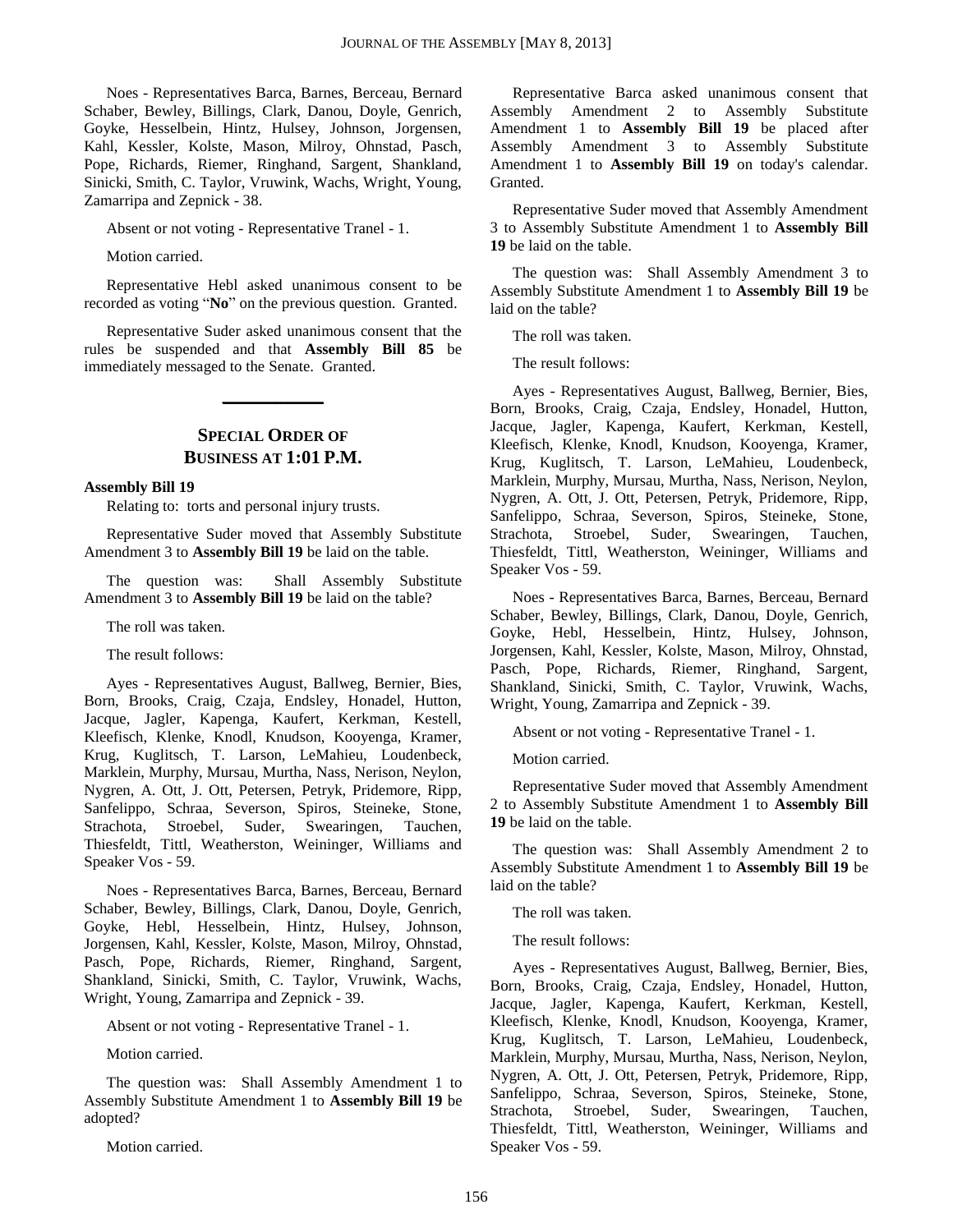Noes - Representatives Barca, Barnes, Berceau, Bernard Schaber, Bewley, Billings, Clark, Danou, Doyle, Genrich, Goyke, Hebl, Hesselbein, Hintz, Hulsey, Johnson, Jorgensen, Kahl, Kessler, Kolste, Mason, Milroy, Ohnstad, Pasch, Pope, Richards, Riemer, Ringhand, Sargent, Shankland, Sinicki, Smith, C. Taylor, Vruwink, Wachs, Wright, Young, Zamarripa and Zepnick - 39.

Absent or not voting - Representative Tranel - 1.

Motion carried.

The question was: Shall Assembly Substitute Amendment 1 to **Assembly Bill 19** be adopted?

Motion carried.

The question was: Shall **Assembly Bill 19** be ordered engrossed and read a third time?

Motion carried.

Representative Suder asked unanimous consent that the rules be suspended and that **Assembly Bill 19** be given a third reading. Granted.

#### **LEAVES OF ABSENCE**

**\_\_\_\_\_\_\_\_\_\_\_\_\_**

Representative Murtha asked unanimous consent for a leave of absence for part of today's session for Representative Ripp. Granted.

The question was: **Assembly Bill 19** having been read three times, shall the bill be passed?

The roll was taken.

The result follows:

Ayes - Representatives August, Ballweg, Bernier, Bies, Born, Brooks, Craig, Czaja, Endsley, Honadel, Hutton, Jacque, Jagler, Kapenga, Kaufert, Kerkman, Kestell, Kleefisch, Klenke, Knodl, Knudson, Kooyenga, Kramer, Krug, Kuglitsch, T. Larson, LeMahieu, Loudenbeck, Marklein, Murphy, Mursau, Murtha, Nass, Nerison, Neylon, Nygren, A. Ott, J. Ott, Petersen, Petryk, Pridemore, Sanfelippo, Schraa, Severson, Spiros, Steineke, Stone, Strachota, Stroebel, Suder, Swearingen, Tauchen, Thiesfeldt, Tittl, Weatherston, Weininger, Williams and Speaker Vos - 58.

Noes - Representatives Barca, Barnes, Berceau, Bernard Schaber, Bewley, Billings, Clark, Danou, Doyle, Genrich, Goyke, Hebl, Hesselbein, Hintz, Hulsey, Johnson, Jorgensen, Kahl, Kessler, Kolste, Mason, Milroy, Ohnstad, Pasch, Pope, Richards, Riemer, Ringhand, Sargent, Shankland, Sinicki, Smith, C. Taylor, Vruwink, Wachs, Wright, Young, Zamarripa and Zepnick - 39.

Absent or not voting - Representatives Ripp and Tranel - 2.

Motion carried.

Representative Suder asked unanimous consent that the rules be suspended and that **Assembly Bill 19** be immediately messaged to the Senate. Granted.

#### **LEAVES OF ABSENCE**

**\_\_\_\_\_\_\_\_\_\_\_\_\_**

Representative Jorgensen asked unanimous consent for a leave of absence for part of today's session for Representative Hulsey. Granted.

#### **Assembly Bill 22**

Relating to: municipal court fees.

The question was: Shall **Assembly Bill 22** be ordered engrossed and read a third time?

Motion carried.

Representative Suder asked unanimous consent that the rules be suspended and that **Assembly Bill 22** be given a third reading. Granted.

The question was: **Assembly Bill 22** having been read three times, shall the bill be passed?

The roll was taken.

The result follows:

Ayes - Representatives August, Ballweg, Barca, Barnes, Berceau, Bernard Schaber, Bernier, Bewley, Bies, Billings, Born, Brooks, Clark, Craig, Czaja, Danou, Doyle, Endsley, Genrich, Goyke, Hebl, Hesselbein, Hintz, Honadel, Hutton, Jacque, Jagler, Johnson, Jorgensen, Kahl, Kapenga, Kaufert, Kerkman, Kessler, Kestell, Kleefisch, Klenke, Knodl, Knudson, Kolste, Kooyenga, Kramer, Krug, Kuglitsch, T. Larson, LeMahieu, Loudenbeck, Marklein, Mason, Milroy, Murphy, Mursau, Murtha, Nerison, Neylon, Nygren, Ohnstad, A. Ott, J. Ott, Pasch, Petersen, Petryk, Pope, Pridemore, Richards, Riemer, Ringhand, Sanfelippo, Sargent, Schraa, Severson, Shankland, Sinicki, Smith, Spiros, Steineke, Stone, Strachota, Stroebel, Suder, Swearingen, Tauchen, C. Taylor, Thiesfeldt, Tittl, Vruwink, Wachs, Weatherston, Weininger, Williams, Wright, Young, Zamarripa, Zepnick and Speaker Vos - 95.

Noes - Representative Nass - 1.

Absent or not voting - Representatives Hulsey, Ripp and Tranel - 3.

Motion carried.

Representative Suder asked unanimous consent that the rules be suspended and that **Assembly Bill 22** be immediately messaged to the Senate. Granted.

**\_\_\_\_\_\_\_\_\_\_\_\_\_**

#### **SPECIAL ORDER OF BUSINESS AT 1:02 P.M.**

#### **Assembly Bill 27**

Relating to: state agencies entering into contracts for legal services on a contingent fee basis.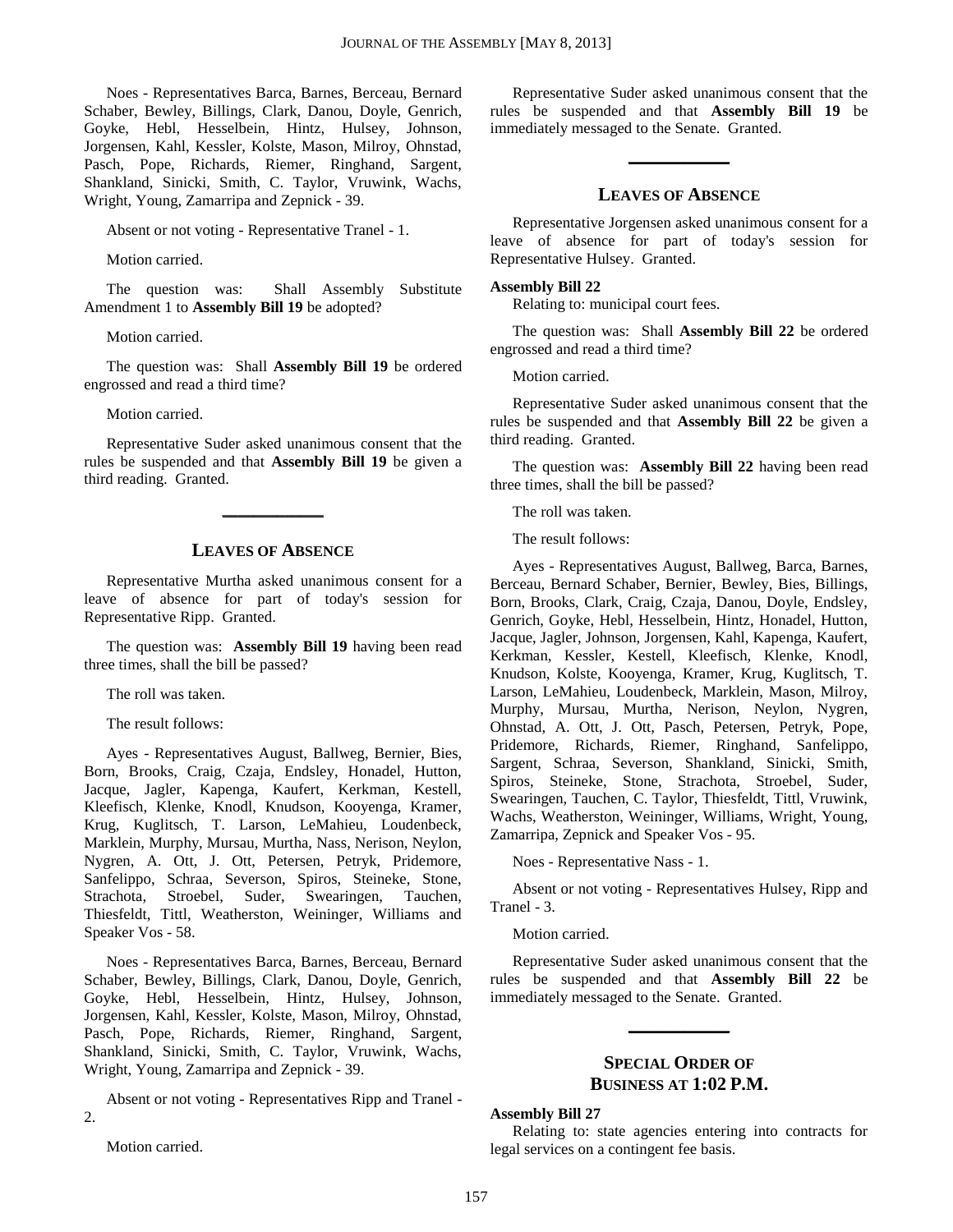Representative Suder moved that Assembly Substitute Amendment 1 to **Assembly Bill 27** be laid on the table.

The question was: Shall Assembly Substitute Amendment 1 to **Assembly Bill 27** be laid on the table?

The roll was taken.

The result follows:

Ayes - Representatives August, Ballweg, Bernier, Bies, Born, Brooks, Craig, Czaja, Endsley, Honadel, Hutton, Jacque, Jagler, Kapenga, Kaufert, Kerkman, Kestell, Kleefisch, Klenke, Knodl, Knudson, Kooyenga, Kramer, Krug, Kuglitsch, T. Larson, LeMahieu, Loudenbeck, Marklein, Murphy, Mursau, Murtha, Nass, Nerison, Neylon, Nygren, A. Ott, J. Ott, Petersen, Petryk, Pridemore, Sanfelippo, Schraa, Severson, Spiros, Steineke, Stone, Strachota, Stroebel, Suder, Swearingen, Tauchen, Thiesfeldt, Tittl, Weatherston, Weininger, Williams and Speaker Vos - 58.

Noes - Representatives Barca, Barnes, Berceau, Bernard Schaber, Bewley, Billings, Clark, Danou, Doyle, Genrich, Goyke, Hebl, Hesselbein, Hintz, Johnson, Jorgensen, Kahl, Kessler, Kolste, Mason, Milroy, Ohnstad, Pasch, Pope, Richards, Riemer, Ringhand, Sargent, Shankland, Sinicki, Smith, C. Taylor, Vruwink, Wachs, Wright, Young, Zamarripa and Zepnick - 38.

Absent or not voting - Representatives Hulsey, Ripp and Tranel - 3.

Motion carried.

The question was: Shall Assembly Amendment 4 to **Assembly Bill 27** be adopted?

Motion carried.

Representative Suder moved that Assembly Amendment 5 to **Assembly Bill 27** be laid on the table.

The question was: Shall Assembly Amendment 5 to **Assembly Bill 27** be laid on the table?

The roll was taken.

The result follows:

Ayes - Representatives August, Ballweg, Bernier, Bies, Born, Brooks, Craig, Czaja, Endsley, Honadel, Hutton, Jacque, Jagler, Kapenga, Kaufert, Kerkman, Kestell, Kleefisch, Klenke, Knodl, Knudson, Kooyenga, Kramer, Krug, Kuglitsch, T. Larson, LeMahieu, Loudenbeck, Marklein, Murphy, Mursau, Murtha, Nass, Nerison, Neylon, Nygren, A. Ott, J. Ott, Petersen, Petryk, Pridemore, Sanfelippo, Schraa, Severson, Spiros, Steineke, Stone, Strachota, Stroebel, Suder, Swearingen, Tauchen, Thiesfeldt, Tittl, Weatherston, Weininger, Williams and Speaker Vos - 58.

Noes - Representatives Barca, Barnes, Berceau, Bernard Schaber, Bewley, Billings, Clark, Danou, Doyle, Genrich, Goyke, Hebl, Hesselbein, Hintz, Johnson, Jorgensen, Kahl, Kessler, Kolste, Mason, Milroy, Ohnstad, Pasch, Pope, Richards, Riemer, Ringhand, Sargent, Shankland, Sinicki, Smith, C. Taylor, Vruwink, Wachs, Wright, Young, Zamarripa and Zepnick - 38.

Absent or not voting - Representatives Hulsey, Ripp and Tranel - 3.

Motion carried.

The question was: Shall **Assembly Bill 27** be ordered engrossed and read a third time?

Motion carried.

Representative Suder asked unanimous consent that the rules be suspended and that **Assembly Bill 27** be given a third reading. Granted.

The question was: **Assembly Bill 27** having been read three times, shall the bill be passed?

The roll was taken.

The result follows:

Ayes - Representatives August, Ballweg, Bernier, Bies, Born, Brooks, Craig, Czaja, Doyle, Endsley, Genrich, Honadel, Hutton, Jacque, Jagler, Kapenga, Kaufert, Kerkman, Kestell, Kleefisch, Klenke, Knodl, Knudson, Kooyenga, Kramer, Krug, Kuglitsch, T. Larson, LeMahieu, Loudenbeck, Marklein, Murphy, Mursau, Murtha, Nass, Nerison, Neylon, Nygren, A. Ott, J. Ott, Petersen, Petryk, Pridemore, Sanfelippo, Schraa, Severson, Spiros, Steineke, Stone, Strachota, Stroebel, Suder, Swearingen, Tauchen, Thiesfeldt, Tittl, Weatherston, Weininger, Williams and Speaker Vos - 60.

Noes - Representatives Barca, Barnes, Berceau, Bernard Schaber, Bewley, Billings, Clark, Danou, Goyke, Hebl, Hesselbein, Hintz, Johnson, Jorgensen, Kahl, Kessler, Kolste, Mason, Milroy, Ohnstad, Pasch, Pope, Richards, Riemer, Ringhand, Sargent, Shankland, Sinicki, Smith, C. Taylor, Vruwink, Wachs, Wright, Young, Zamarripa and Zepnick - 36.

Absent or not voting - Representatives Hulsey, Ripp and Tranel - 3.

Motion carried.

Representative Suder asked unanimous consent that the rules be suspended and that **Assembly Bill 27** be immediately messaged to the Senate. Granted.

#### **Assembly Bill 112**

Relating to: telecommunications systems installed on tower sites under the management and control of the Department of Natural Resources and the suspension of portions of a rule of the Department of Natural Resources.

The question was: Shall **Assembly Bill 112** be ordered engrossed and read a third time?

Motion carried.

Representative Suder asked unanimous consent that the rules be suspended and that **Assembly Bill 112** be given a third reading. Granted.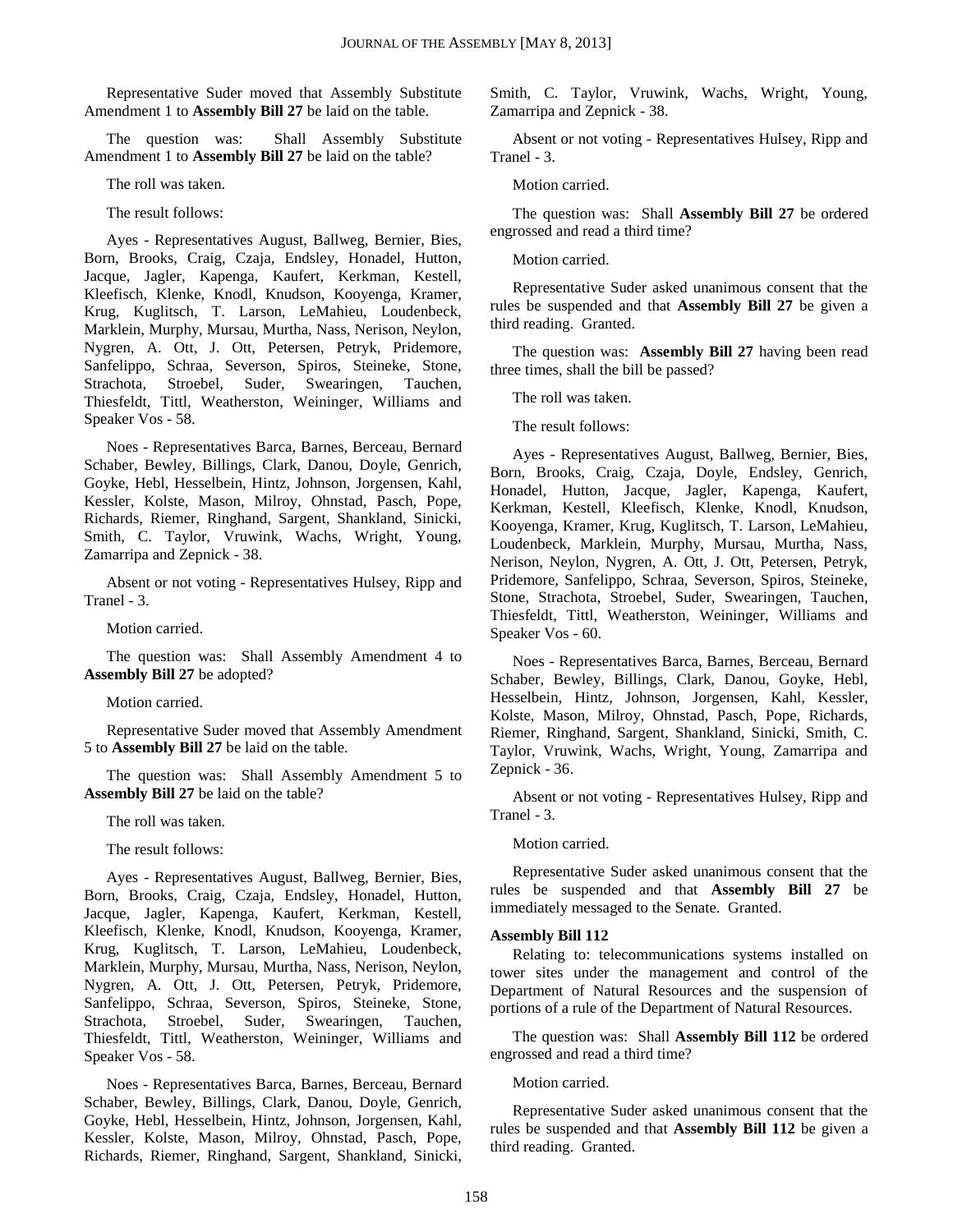The question was: **Assembly Bill 112** having been read three times, shall the bill be passed?

Motion carried.

Representative Suder asked unanimous consent that the rules be suspended and that **Assembly Bill 112** be immediately messaged to the Senate. Granted.

Representative Suder asked unanimous consent that the Assembly stand informal. Granted.

**\_\_\_\_\_\_\_\_\_\_\_\_\_**

The Assembly stood informal.

4:28 P.M.

#### **INFORMAL**

**\_\_\_\_\_\_\_\_\_\_\_\_\_**

4:49 P.M.

The Assembly reconvened.

Speaker Pro Tempore Kramer in the chair.

#### **SPECIAL ORDER OF BUSINESS AT 1:03 P.M.**

**\_\_\_\_\_\_\_\_\_\_\_\_\_**

#### **Assembly Bill 139**

Relating to: the duty of physicians to inform patients of treatment options.

Representative Hebl asked unanimous consent that Assembly Substitute Amendment 2 to **Assembly Bill 139** be placed after Assembly Substitute Amendment 3 to **Assembly Bill 139**. Granted.

Representative Suder moved that Assembly Substitute Amendment 2 to **Assembly Bill 139** be laid on the table.

The question was: Shall Assembly Substitute Amendment 2 to **Assembly Bill 139** be laid on the table?

The roll was taken.

The result follows:

Ayes - Representatives August, Ballweg, Bernier, Bies, Born, Brooks, Craig, Czaja, Endsley, Honadel, Hutton, Jacque, Jagler, Kapenga, Kaufert, Kerkman, Kestell, Kleefisch, Klenke, Knodl, Knudson, Kooyenga, Kramer, Krug, Kuglitsch, T. Larson, LeMahieu, Loudenbeck, Marklein, Murphy, Mursau, Murtha, Nass, Nerison, Neylon, Nygren, A. Ott, J. Ott, Petersen, Petryk, Pridemore, Sanfelippo, Schraa, Severson, Spiros, Steineke, Stone, Strachota, Stroebel, Suder, Swearingen, Tauchen, Thiesfeldt, Tittl, Weatherston, Weininger, Williams and Speaker Vos - 58.

Noes - Representatives Barca, Barnes, Berceau, Bernard Schaber, Bewley, Billings, Clark, Danou, Doyle, Genrich, Goyke, Hebl, Hesselbein, Hintz, Johnson, Jorgensen, Kahl, Kessler, Kolste, Mason, Milroy, Ohnstad, Pasch, Pope, Richards, Riemer, Ringhand, Sargent, Shankland, Sinicki, Smith, C. Taylor, Vruwink, Wachs, Wright, Young, Zamarripa and Zepnick - 38.

Absent or not voting - Representatives Hulsey, Ripp and Tranel - 3.

Motion carried.

Representative Suder moved that Assembly Substitute Amendment 3 to **Assembly Bill 139** be laid on the table.

The question was: Shall Assembly Substitute Amendment 3 to **Assembly Bill 139** be laid on the table?

The roll was taken.

The result follows:

Ayes - Representatives August, Ballweg, Bernier, Bies, Born, Brooks, Craig, Czaja, Endsley, Honadel, Hutton, Jacque, Jagler, Kapenga, Kaufert, Kerkman, Kestell, Kleefisch, Klenke, Knodl, Knudson, Kooyenga, Kramer, Krug, Kuglitsch, T. Larson, LeMahieu, Loudenbeck, Marklein, Murphy, Mursau, Murtha, Nass, Nerison, Neylon, Nygren, A. Ott, J. Ott, Petersen, Petryk, Pridemore, Sanfelippo, Schraa, Severson, Spiros, Steineke, Stone, Strachota, Stroebel, Suder, Swearingen, Tauchen, Thiesfeldt, Tittl, Weatherston, Weininger, Williams and Speaker Vos - 58.

Noes - Representatives Barca, Barnes, Berceau, Bernard Schaber, Bewley, Billings, Clark, Danou, Doyle, Genrich, Goyke, Hebl, Hesselbein, Hintz, Johnson, Jorgensen, Kahl, Kessler, Kolste, Mason, Milroy, Ohnstad, Pasch, Pope, Richards, Riemer, Ringhand, Sargent, Shankland, Sinicki, Smith, C. Taylor, Vruwink, Wachs, Wright, Young, Zamarripa and Zepnick - 38.

Absent or not voting - Representatives Hulsey, Ripp and Tranel - 3.

Motion carried.

The question was: Shall Assembly Amendment 1 to **Assembly Bill 139** be adopted?

Motion carried.

Representative Zamarripa asked unanimous consent that Assembly Amendment 2 to **Assembly Bill 139** be withdrawn and returned to author. Granted.

The question was: Shall **Assembly Bill 139** be ordered engrossed and read a third time?

Motion carried.

Representative Suder asked unanimous consent that the rules be suspended and that **Assembly Bill 139** be given a third reading. Granted.

The question was: **Assembly Bill 139** having been read three times, shall the bill be passed?

The roll was taken.

The result follows: